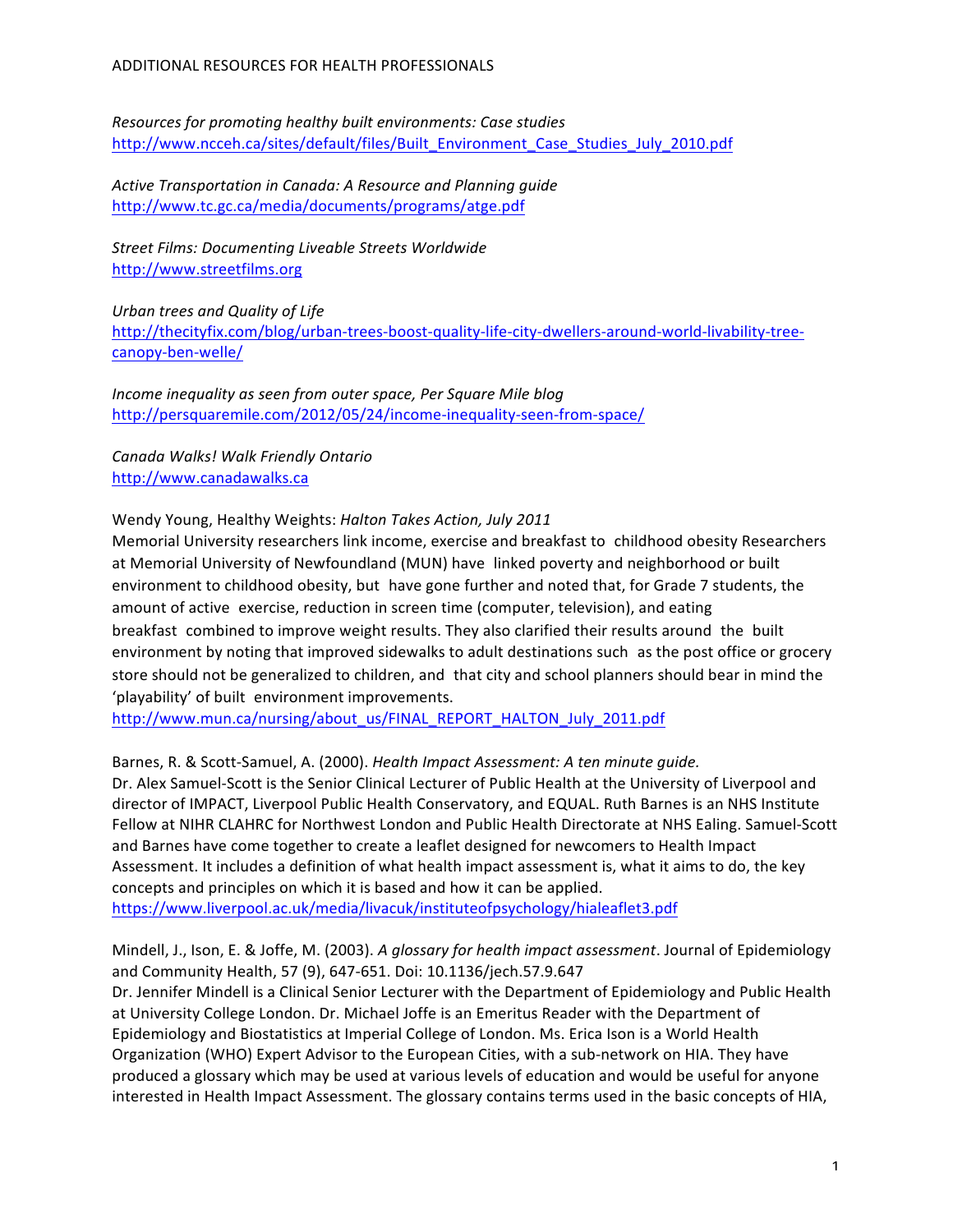applying HIA, the process, the types of impacts, the timing of an HIA, the people usually involved in HIA, materials and technical methods.

St-Pierre, L. (2009). *Introduction to HIA: HIA Series*. National Collaborating Centre for Healthy Public Policy.

Louise St-Pierre, the Head of Projects with the National Collaborating Centre for Healthy Public Policy, provides a brief document as the first in a series that examines the practice of Health Impact Assessment from various perspectives. The document introduces HIA to newcomers in the field, giving a brief description of its history, foundations, goals, the "five-step process" and its strengths and weaknesses. 

http://www.ncchpp.ca/133/Publications.ccnpps?id\_article=302

Quigley, R. et al. (2006). *Health Impact Assessment: International Best Practices Principles*. Special Publication Series No. 5. Fargo, USA: International Association for Impact Assessment. The International Association for Impact Assessment (IAIA) is the leading global network for best practice in the use of impact assessment. They present an introduction to Health Impact Assessment with this article, most easily read by someone already educated in the impact assessment or public health field. The article outlines key principles of HIA, its purpose and functions, "who" should be performing HIA and its methods.

http://activelivingresearch.org/files/IAIA\_HIABestPractice\_0.pdf

Scott-Samuel, A., Birley, M., & Ardern, K. (2001). *The Merseyside Guidelines for Health Impact* Assessment. 2<sup>nd</sup> edition. Liverpool: Merseyside Health Impact Assessment Steering Group. Dr Alex Scott-Samuel is Senior Lecturer in Public Health at the University of Liverpool, where he also directs Liverpool Public Health Observatory and EQUAL, the Equity in Health Research and Development Unit. Dr Martin Birley is a Senior Lecturer at the Liverpool School of Tropical Medicine, a joint manager of the International Impact Assessment Research Groups, and manager of the WHO Collaborating Centre on Environmental Management. Dr Kate Ardern is a consultant in Public Health with Liverpool and Sefton Health authorities and was as lead researcher on the pioneering HIA of the second runway at Manchester airport. As three members of the Merseyside Health Impact Assessment Steering Committee, the authors have written guidelines used by this particular steering group to conduct HIAs. They are of use to those wishing to carry out an HIA – the central or local government, the health sector, the voluntary sector, and other bodies whose work influences public policy. The article explains the process, procedures, and methods used in Health Impact Assessment. http://www.who.int/hia/examples/toolkit/whohia131/en/

North American HIA Practice Standards Working Group. (2010). *Minimum elements and practice* standards for health impact assessment. Version 2. North American HIA Practice Standards Working Group. Oakland.

The North American HIA Practice Standards Working Group is a working group established at the first North American Conference on Health Impact Assessment held September 2008 in Oakland, California. Their purpose is to propose standards for HIA that would most likely ensure good practice. After realizing the diversity of HIA practices in North America and in other parts of the world, these standards were proposed as a reference to be used by Canadian and American practitioners, as well as to stimulate discussion on values and methods that guide these practices.

http://www.healthimpactproject.org/resources/document/HIA-Working-Group\_HIA-Practice-Standards\_2009.pdf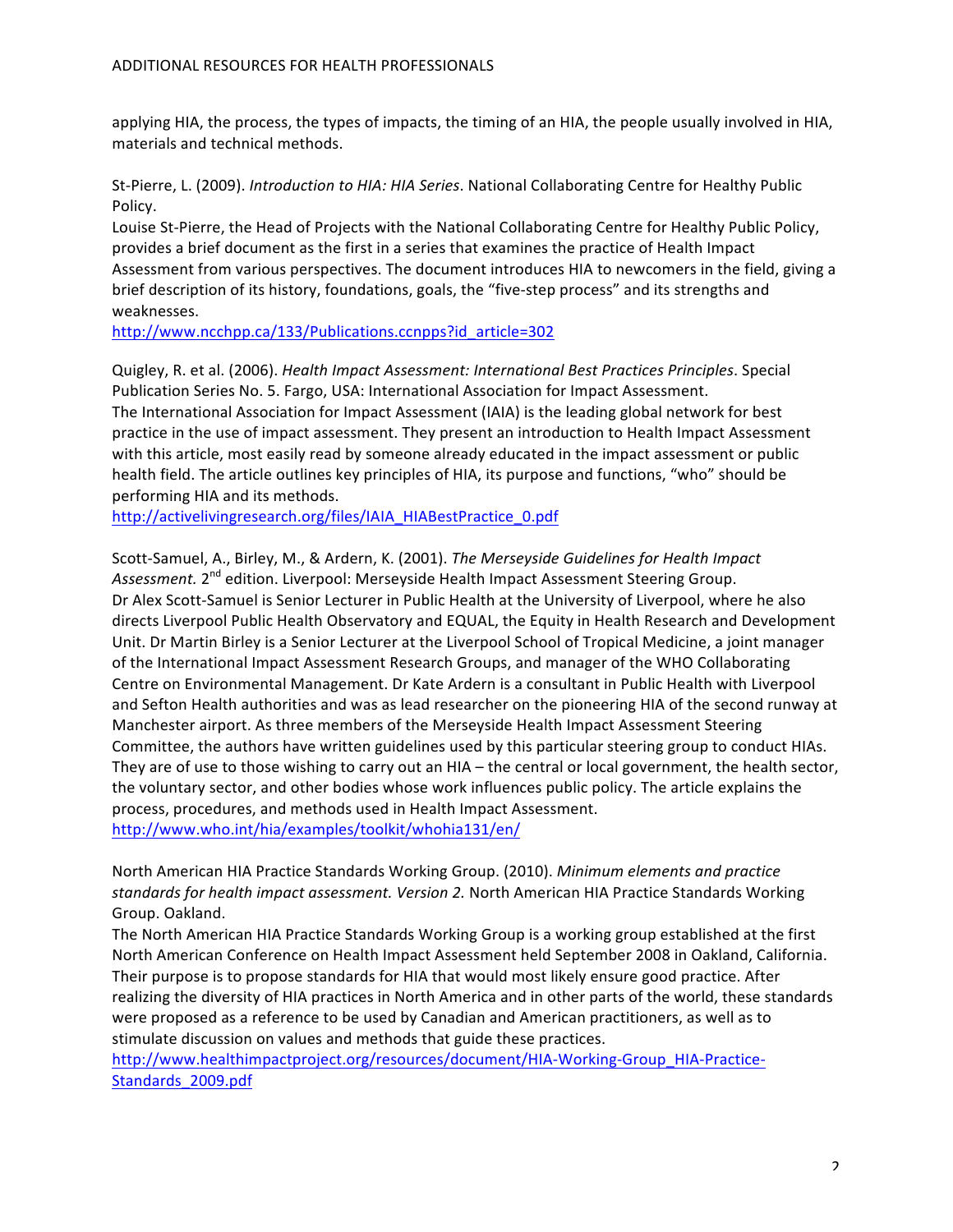Harris, P., Harris-Roxas, B., Harris, E. & Kemp, L. (2007). *Health Impact Assessment: A Practical Guide.* Sydney: Centre for Health Equity Training, Research and Evaluation (CHETRE). Part of the UNSW Research Centre for Primary Health Care and Equity, UNSW.

CHETRE was established in 1998 in collaboration with the Division of Population Health, Sydney South West Area Health Service, through a Research and Development Infrastructure (University of New South Wales). They provide leadership and focus in training, research and evaluation in the area of health equity, with a particular emphasis on the development and evaluation of interventions to reduce inequities. This guide is written as an introduction to HIA and will be useful for people working in both health and non-health sectors, communities and their representatives, and people developing health public policy. The purpose of this guide is to provide a practical approach to undertaking HIA based on findings of the New South Wales HIA project. The guide focuses on established steps of HIA. http://hiaconnect.edu.au/old/hia\_a\_practical\_guide.htm

WHO Centre for Urban Health. (2005). *Health Impact Assessment Toolkit for Cities: Vision to Action.* Document 1. Background document: concepts, processes, methods. Copenhagen: WHO Regional Office for Europe.

The Centre for Urban Health is a division of the WHO Regional Office for Europe that centers its work on urban health through the WHO European Healthy Cities Network. This particular branch is a part of Phase V of the WHO European Healthy Cities Network health and health equity in all local policies. This document is intended for people intending to or carrying out a health impact assessment. It may be used by those developing policy, in health and non-health sectors, community leaders – people at the local level. The objective of the Centre was to develop a toolkit to b used for introducing and implementing HIA at the local level.

http://www.euro.who.int/ data/assets/pdf file/0007/101500/HIA\_Toolkit\_1.pdf

The PATH Network. (2002). *Pathways II: The Next Steps – A Guide to Community Health Impact* Assessment. Antigonish, Nova Scotia: Antigonish Women's Resource Centre.

PATH (People Assessing Their Health) is a health promotion initiative based on the idea that people know a lot about what makes them healthy – and that people at the community level should be involved in planning and decision-making about the policies and programs that will affect them. Since 1996, the people involved in PATH have come together to share ideas and resources and to provide opportunities for people and communities to critically analyze issues and build healthy communities. They are best known for promoting a process called community health impact assessment. PATH believes that the techniques and processes found in the paper can be used by almost anyone who is interested in ensuring that public and private policy is developed in a socially responsible manner, including: local community groups and organizations, community heath boards, district health authorities, municipal governments, provincial level planners and policy-makers, and community development workers. The main topics in the work include Health and well-being, a population health approach, health impact assessment, and insight into how and when community impact assessment can be used. http://awrcsasa.ca/archive/pdfs/PATHways%20II%20manual.pdf

Wismar, M., Blau, K., & Figueras, J. (Eds.) (2007). *The Effectiveness of Health Impact Assessment: Scope* and limitations of supporting decision-making in Europe. Copenhagen: World Health Organization (on behalf of the European Observatory on Health Systems and Policies).

The authors are based at the European Observatory on Health Systems and Policies, which supports and promotes evidence-based health policy making through comprehensive and rigorous analysis of the dynamics of health care systems in Europe. This document is somewhat of an introduction to HIA, in particular those people who are interested in creating an HIA in their sectors. It seems to be directed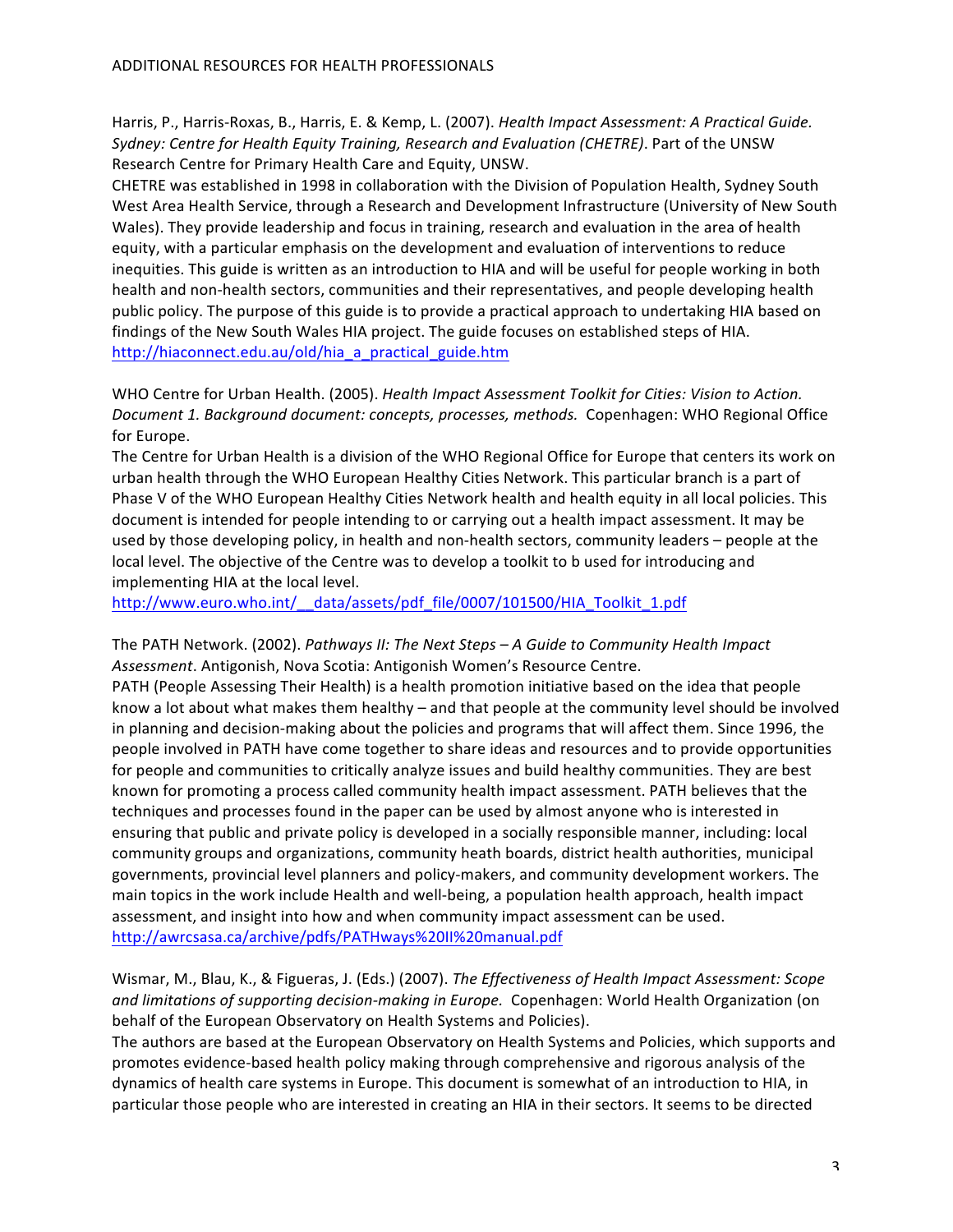towards people who have a background in impact assessment (environmental, for example). The purpose of this publication is to determine the effectiveness of HIA in Europe by using 17 different case studies submitted by various experts in the field. The article gives insight into HIA use in Europe, its contextualization and development.

http://www.euro.who.int/document/E90794.pdf

Bekker, M. P. M. (2007). *The politics of healthy policies. Redesigning Health Impact Assessment to integrate health in public policy.* Delft: Eburon.

Marleen Bekker is an Assistant Professor at the Institute of Health Policy & Management. Her studies concern the evaluation of the Netherland's national program of the Academic Collaborative Centres of Public Health, aimed at producing socially relevant and evidence-based public health care. (Bekker bio: http://www.si2009.ca/en/home.aspx?sortcode=2.0.2)

This article is a thesis, intended to be read by professors and professionals in the field. It also gives important background to HIA that other people interested in HIA will find useful, especially in the Netherlands. The thesis aims to put HIA into a governance perspective to identify the purposes HIA may have in policy practice, the suitability of HIA to fulfill these, to understand how HIA creates knowledge and co-produces policy, to reconceptualize HIA accordingly, and to incorporate the necessary strategies for fulfilling the purposes in the design of HIA. The central question in the study is a conceptual and empirical one: What is the role of Health Impact Assessment in integrating health in public policy, and how can it be improved? Her work uses a scientific approach to HIA and includes case studies on urban renewal, obesity and housing which may be relevant to NL.

Stahl, T., Wismar, M., Ollila, E., Lahtinen, E., & Leppo, K. (Eds.) (2006). *Health in All Policies: Prospects* and Potentials. Helsinki: Ministry of Social Affairs and Health.

Timo Ståhl is Senior Researcher, STAKES, Helsinki, Finland. Matthias Wismar is Health Policy Analyst, European Observatory on Health Systems and Policies. Eeva Ollila is Senior Researcher, STAKES, Helsinki, Finland. Eero Lahtinen is Ministerial Adviser, Ministry of Social Affairs and Health, Helsinki, Finland. Kimmo Leppo is Director-General, Ministry of Social Affairs and Health, Helsinki, Finland. This publication is intended for Policy makers and professionals at various other levels (local, regional, national) that wish to gain information on HIA in public policy. The main purpose of this publication is to describe Health in All Policies (HiAP). The main topics covered in the publication regarding HIA are 1) Health Impact Assessment and Health in All Policies, 2) The use of Health Impact Assessment across Europe, and 3) Implementing and Institutionalizing Health Impact Assessment in Europe. http://www.euro.who.int/document/E89260.pdf

Barton, H. & Grant, M. (2008). *Testing time for sustainability and health: striving for inclusive rationality in project appraisal.* Journal of the Royal Society for the Promotion of Health. Vol. 128, pp. 130-139. Both of the authors are members of the WHO Collaborating Centre for Healthy Cities and Urban Policy, in the Department of Planning and Architecture. The intended audience of this article are members of committees, organizations, etc. linked to public health. It is especially useful for people interested in public policy and emerging techniques in the field. The main purpose of this work is to highlight sustainable development and sustainable communities  $-$  with the built environment being in the forefront. The review article goes on to present, explain and give examples of a new technique, spectrum appraisal. The main topics included in the work are sustainability appraisal, current approaches to sustainability appraisal, and the spectrum approach (in detail).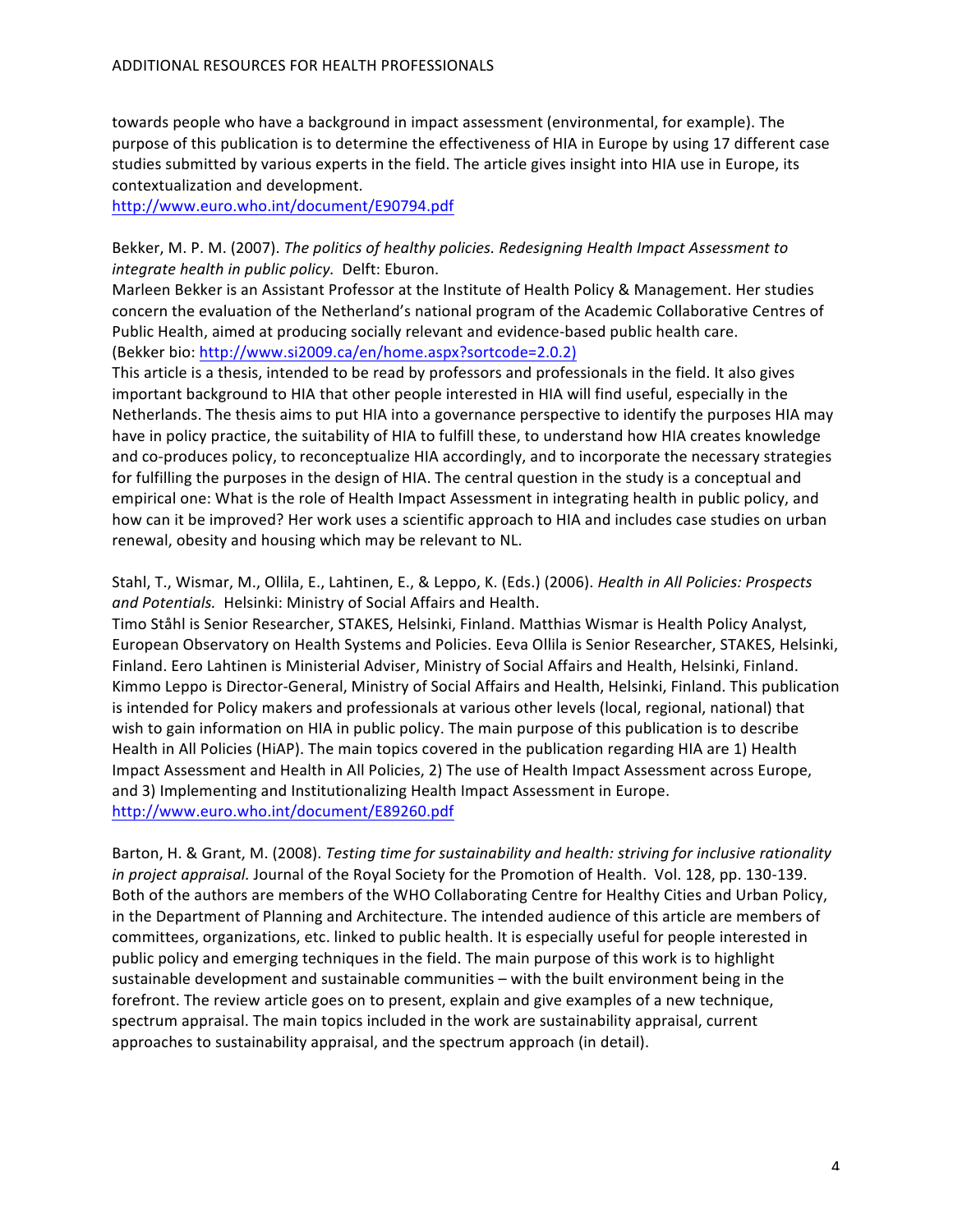Dannenberg, A.; Jackson, R.; Frumkin, H.; Schieber, R.; Pratt, M.; Kochtitzky, C.; & Tilson, H. (2003). The *Impact of Community Design and Land-Use Choices on Public Health: A Scientific Research Agenda.* American Journal of Public Health, Vol. 93, pp. 1500-1508

Andrew L. Dannenberg and Richard J. Jackson are with the National Center for Environmental Health, Centers for Disease Control and Prevention (CDC), Atlanta, Ga. Howard Frumkin is with the Department of Environmental and Occupational Health, Emory University Rollins School of Public Health, Atlanta, Ga. Richard A. Schieber is with the National Center for Injury Prevention and Control, Michael Pratt is with the National Center for Chronic Disease Prevention and Health Promotion, and Chris Kochtitzky is with the National Center on Birth Defects and Developmental Disabilities, CDC. Hugh H. Tilson is with the University of North Carolina at Chapel Hill School of Public Health, Chapel Hill. This article is intended for people in public health and interested in the effects of the Built Environment on health outcomes. It covers mostly an introduction and outline of the Built Environment on health outcomes, specifically physical and mental health. The article is an outline of a workshop on the topic of the built environment and health, so much of the information comes from professionals in fields including transportation engineering, urban and regional planning, architecture, atmospheric chemistry, psychology, sociology, and political science.

- de Nazelle, A.; Nieuwenhuijsen, M.; Anto, J.; Bruaer, M.; Briggs, D.; Braun-Fahrlander, C.; Cavill, N.; Cooper, A.; Desqueyroux, H.; Fruin, S.; Hoek, G.; Panis, L.; Janssen, N.; Jerrett, M.; Joffe, M.; Andersen, Z.; van Kempen, E.; Kingham, S.; Kubesch, N.; Leyden, K.; Marshall, J.; Matamala, J.; Mellios, G.; Mendez, M.; Nassif, H.; Ogilvie, D.; Peiro, R.; Perez, K; Rabl, A.; Ragettli, M.; Rodriguez, D.; Rojas, D.; Ruiz, P.; Sallis, J.; Terwoert, J.; Toussaint, J-F.; Tuomisto, J.; Zuurbier, M.; & Lebret, E. (2011). *Improving health through* policies that promote active travel: A review of evidence to support integrated health impact assessment. Environment International, Vol. 37 pp. 766-777.

The lead author of this review, Audrey de Nazelle, PhD, is a post-doctoral fellow at the Centre for Research in Environmental Epidemiology of Parc de Recerca Biomedica de Barcelona – PRBB. The article is intended for People in public health, policy makers, stakeholders, etc. and is a great review of the impacts of active travel on health. The purpose of this article is to develop a framework for conducting integrated health impact assessments useful for decision makers to develop optimal policies for healthpromoting environments. They identify important components of an HIA, assess the existence and applicability of exposure-response functions and environmental models available to quantify relationships linking active travel related policies to environmental indicators and to health impacts, and discuss how various exposures and outcomes interact with each other. The article is not a systematic review but rather an evaluation of the pertinence and possibility of quantifying potentially relevant impacts. The goal of the authors is to make a case for formally conducting such assessment to better inform policy decisions for healthier urban environments.

## Durand, C.; Andalib, M.; Dunton, G.; Wolch, J.; & Pentz, M. (2010). A systematic review of built *environment factors related to physical activity and obesity risk: implications for smart growth urban* planning. Obesity Reviews, Vol. 12, pp. 173-182.

All the authors besides Mr. Wolch research in the Department of Preventive Medicine, Keck School of Medicine, University of Southern California, Alhambra. Dr. Wolch is a member of the College of Environmental Design, University of California, Berkeley. This systematic review of literature is intended for Planners, public health officials, and anyone interested in the framework Smart growth. The main purpose of this publication is to talk about Smart growth (a framework) and how it relates to the Built Environment.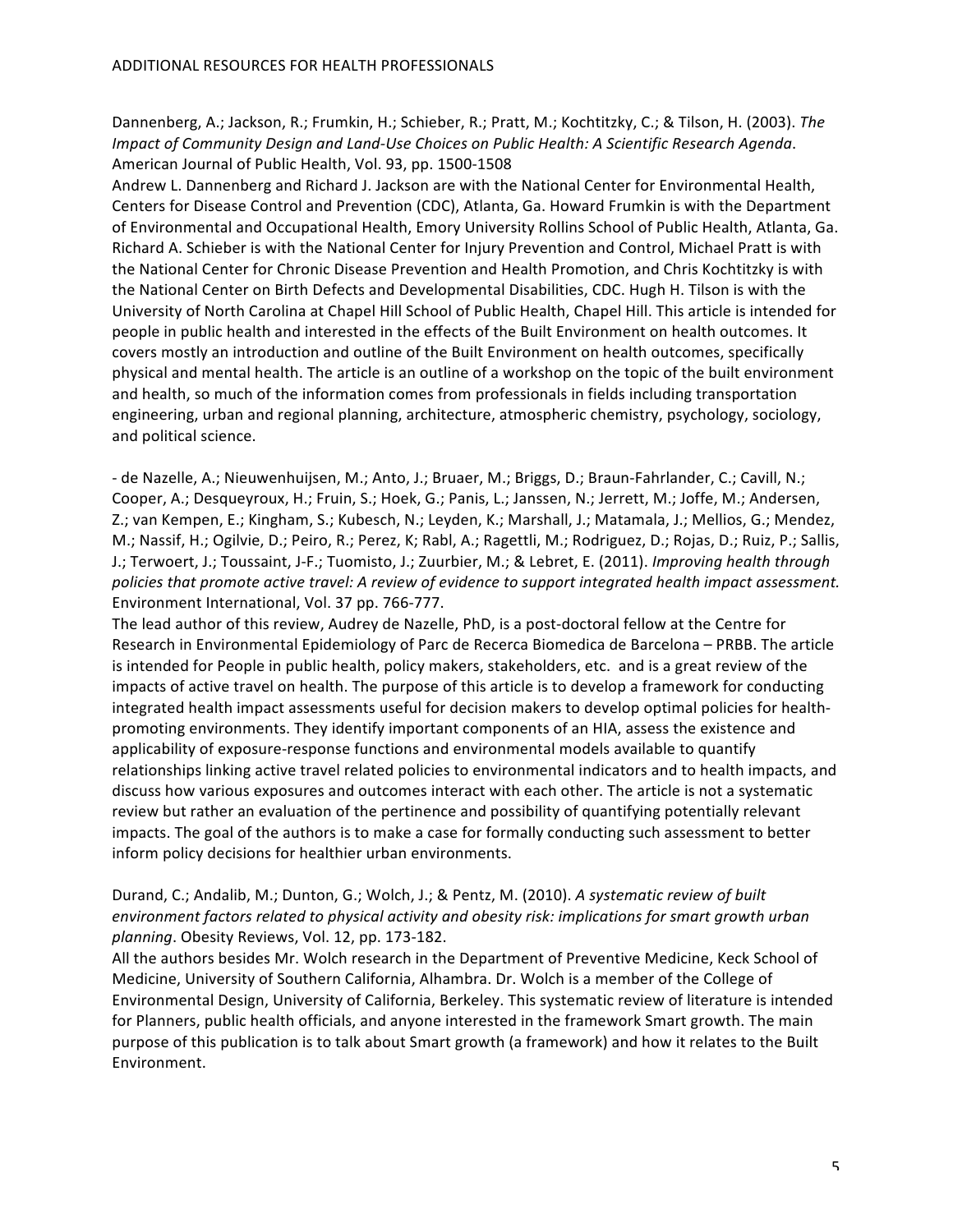Farhang, L.; Bhatia, R.; Scully, C.; Corburn, J.; Gaydos, M.; & Malekafzali, S. (2008). *Creating Tools for* Healthy Development: Case Study of San Francisco's Eastern Neighborhoods Community Health Impact Assessment. Journal of Public Health Management Practice, Vol. 14, pp. 255-265. The authors are the members of San Francisco Department of Public Health. The article is intended for People in public health and city planners (especially) implementing HIA into the policy of a city. This publication is an overview of the San Francisco Department of Public Health's collaborative process - the Eastern Neighborhoods Community Health Impact Assessment (ENCHIA) to evaluate the potential positive and negative impacts of land use development in San Francisco. They also talk about the collaborative project of creating a healthy development measurement tool.

Gray, S.; Carmichael, L.; Barton, H.; Mytton, J.; Lease, H.; and Joynt, J. (2011). The effectiveness of health *appraisal processes currently in addressing health and wellbeing during spatial plan appraisal: a* systematic review. BMC Public Health, Vol. 11, pp. 889-897.

Selena Gray and Julie Mytton work in the Department of Health and Applied Social Sciences, Faculty of Health and Life Sciences, University of West England. Laurence Carmichael, Hugh Barton, Helen Lease, and Jennifer Joynt are part of the WHO Collaborating Centre for Healthy Cities and Urban Policy, in the Faculty of Environment and Technology, University of the West of England. This article is written for public health officials who have an interest in impact assessments and their effectiveness in the field. The purpose of this work is to evaluate the effectiveness of appraisals or assessments in plans where health issues were considered (articles included were from 1987-2010). There were two distinct categories used in the article  $- UK$  and non-UK high income countries. The main appraisal/assessments were SEA (strategic environmental assessment), SA (sustainability appraisal), and HIA

Higgins, M.; Douglas, M.; Muirie, J. (2005). *Can health feasibly be considered as part of the planning* process in Scotland? Environmental Impact Assessment Review. Vol. 25, pp. 723-736. Martin Higgins and Margaret Douglas are members of the Lothian NHS board in Edinburgh, while Jill Muirie is part of NHS Health Scotland. (NHS = National Health Services). The intended audience would be those people involved in public health or planning, as this article goes into great description of the planning processes in place in Scotland and also includes feasibility of accounting for public health and performing HIA. The purpose of this paper is to increase recognition amongst HIA practitioners in Scotland of the importance of planning for health. It focuses on the relationship between the planning systems in Scotland (in detail) specifically the Development Planning element of it, and the population health and considers how the HIA approach can facilitate and support joint working with planners.

# Hoehner, C.; Rios, J.; Garmendia, C.; Baldwin, S.; Kelly, C.; Knights, D.; Lesorogol, C.; McClendon, G., Tranel, M. (2012). Page Avenue health impact assessment: Building on diverse partnerships and evidence *to promote a healthy community*. Health and Place, Vol. 18, pp. 85-95.

All members of the steering committee live and work in St. Louis. Christine Hoehner and Cristina Garmendia are part of the Division of Public Health Sciences, with the Department of Surgery in Washington University School of Medicine. Jodi Rios is part of the College of Architecture at Sam Fox School of Design and Visual Arts. Sabrina Baldwin works with Beyond Housing. Cheryl Kelly is with the Department of Community Health at Saint Louis University School of Public Health, Donna-Mae Knights and Carolyn Lesorogol is with George Warren Brown School of Social Work at Washington University. Gena Gunn McClendon works with the Center for Social Development in the George Warren Brown School of Social Work at Washington University. Mark Tranel is part of the Public Policy Research Center at the University of Missouri in St. Louis. The Page Avenue HIA was written to show the process, high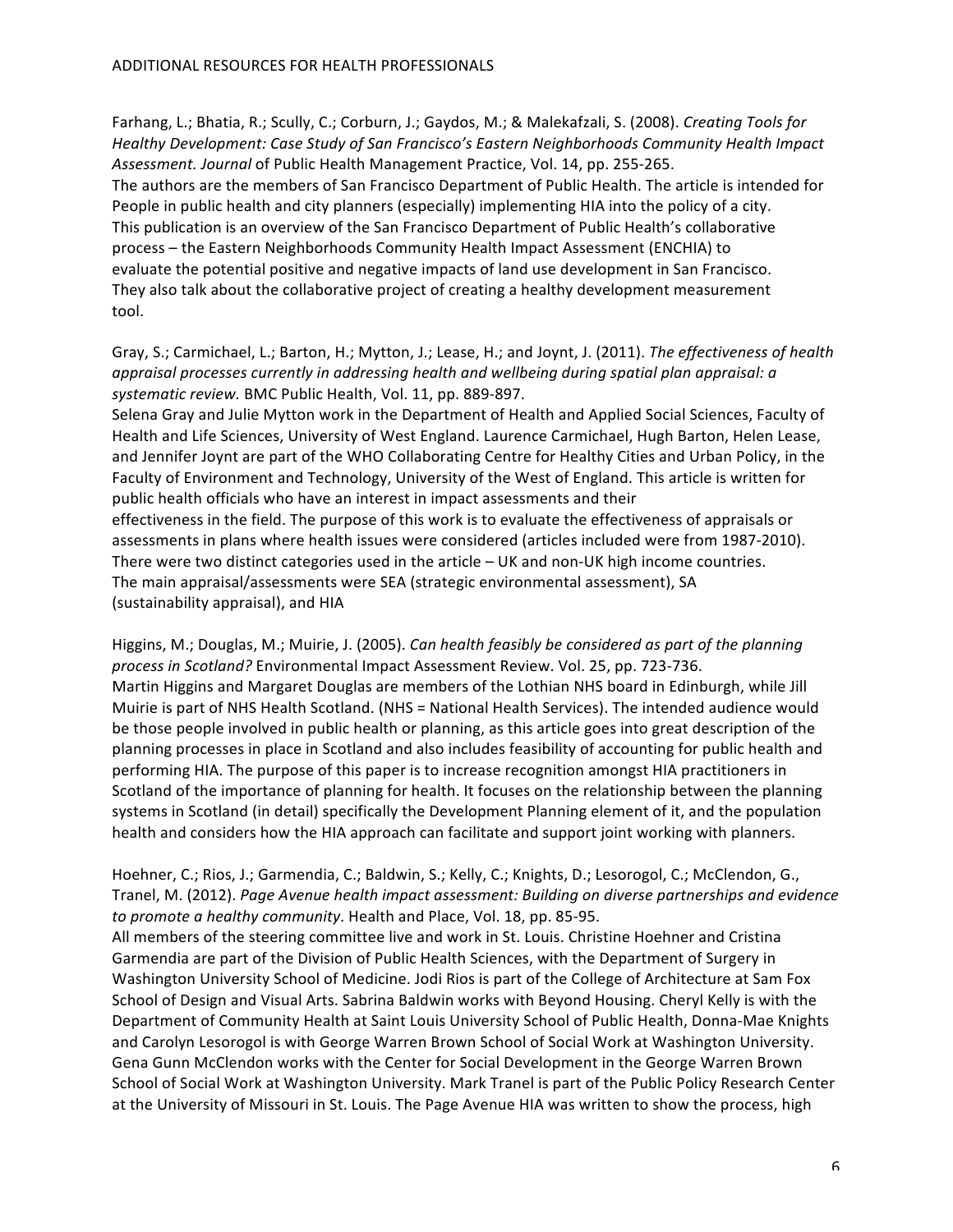points, low points, challenges and successes for people interested in doing their own HIA. The main purpose of this work was to walk through the process of the Page Avenue HIA focused on redevelopment in Missouri. The article goes over each step of the HIA by the steering committee, who took part in the HIA, challenges faced and what they learned from it.

Hutch, D.; Bouye, K.; Skillen, E.; Lee, C.; Whitehead, L.; Rashid, J. (2011). "Potential Strategies to Hutch, D.; Bouye, K.; Skillen, E.; Lee, C.; Whitehead, L.; Rashid, J. (2011). *Potential Strategies to Eliminate Built Environment Disparities for Disadvantaged and Vulnerable Communities.* American Journal of Public Health. Vol. 101, No. 4, pp. 587-595.

The lead author D. J. Hutch was the Chair of Federal Collaboration on Health Disparities Research Built Environment Workgroup (2008-2010) in the US. The intended audience would be public health officials or anyone interested in making their surroundings a healthier environment. The main purpose of this work is to talk about the Built Environment and how it contributes to disparities, especially in disadvantaged peoples. It gives examples of each topic it covers and lists ways to make the environment friendlier for its residents. The main topics include community factors that contribute to the Built Environment and the problems arising from them, an overview of the disparities, successful policies, tools and practices, and recommendations to improve health outcomes.

### Krisberg, K. (2006). *Built environment adding to burden of childhood obesity*. The Nation's Health, January/February 2006 Issue.

The author is reporting on behalf of The Nation's Health – the official newspaper of the American Public Health Association. She is reporting on the event "Designing Healthy Communities, Raising Healthy Kids". This newspaper article is intended generally for people in the Public Health sector, but also written for every American citizen to look at their own environment. The main purpose of the work is to talk about the problems the Built Environment is having on the health of Americans – mostly in the epidemic of obesity that is currently taking place in the country. They go into great detail about the impact the Built Environment has on schools and children.

Northridge, M.; Sclar, E.; Biswas, P. (2003). *Sorting out the Connections Between the Built Environment* and Health: A Conceptual Framework for Navigating Pathways and Planning Healthy Cities. Journal of Urban Health: Bulletin of the New York Academy of Medicine. Vol. 80, No. 4, pp. 556-568. Dr. Northridge is with the Department of Sociomedical Sciences, Mailman School of Public Health, Columbia University, New York, NY; Dr. Sclar and Ms. Biswas are with the Urban Planning Program, Graduate School of Architecture, Planning, and Preservation, Columbia University, New York, NY; Dr. Sclar is also with the School of International and Public Affairs, Columbia University, New York, NY. The article is intended for those working in or interested in public health and planning. The purpose of this work is 1) to present a conceptual model that developed out of previous research called Social Determinants of Health and Environmental Health Promotion; 2) to review empirical research from both the urban planning and pubic health literature regarding the health effects of housing and housing interventions; 3) to wrestle key challenges in conducting sound scientific research on connections between the built environment and health, namely i) the necessity of dealing with the possible health consequences of myriad public and private sector activities, ii) the lack of valid and reliable indicators of the built environment to monitor the health effects of urban planning and policy decision, especially regarding land use mix, iii) the growth of the "megalopolis" or "super urban region" that requires analysis of health effects across states lines and in circumscribed areas within multiple states.

Northridge, M. Sclar, E. (2003). *A Joint Urban Planning and Public Health Framework: Contributions to Health Impact Assessment.* American Journal of Public Health. Vol. 23, No.1, pp. 118-121.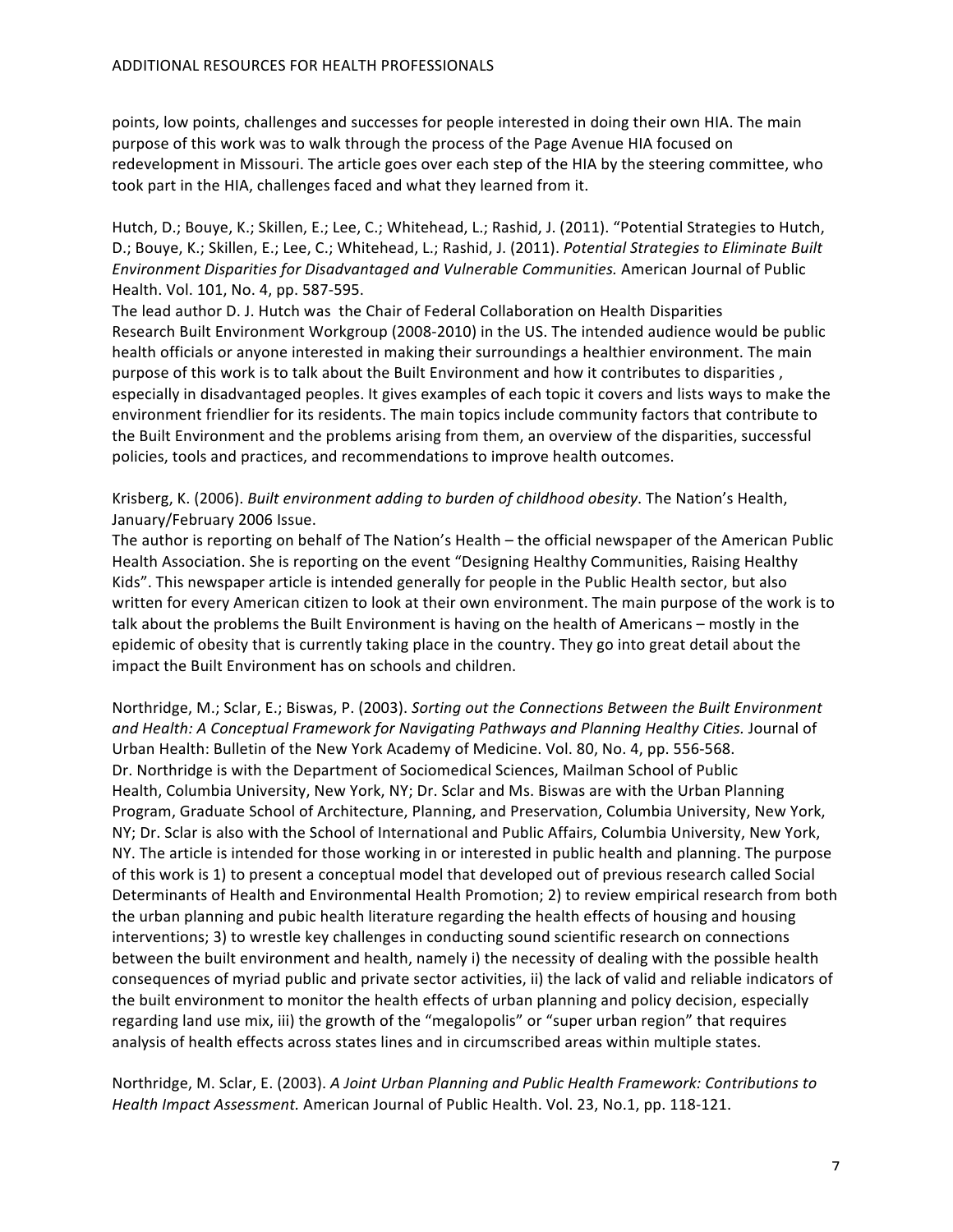Mary E. Northridge is with the Harlem Health Promotion Center, Department of Sociomedical Sciences, Mailman School of Public Health, Columbia University, New York, NY. Elliott Sclar is with the Urban Planning Program, Graduate School of Architecture, Planning, and Preservation and School of International and Public Affairs, Columbia University. This article was originally prepared as a paper to be presented at the "Health Impact Assessment: Multidisciplinary Perspectives on the Promises and Pitfalls of Measuring Effects of Policy and Politics on Public Health" conference held at Harvard School of Public Health in Boston, Mass. It was then written with the support of other players so that anyone interested in public health and health impact assessment could access the information. The purpose of this publication was to articulate for the first time a joint urban planning and public health framework for use in assessing the health impacts of proposed projects, programs, and policies within and across population groups.

Pack, M., Ball, J. (2012). "Health Impact Assessment of Proposed "Road Diet" and Re-Striping Project on Daniel Morgan Avenue in Spartanburg, South Carolina." South Carolina Institute of Medicine and Public Health.

The authors are members of the Steering committee who carried out the health impact assessment. They are members of the South Carolina Institute of Medicine and Public Health, which is an independent entity serving as a convener around the important health issues in our state. It also serves as a resource for evidence-based information to inform policy decisions. The mission of IMPH is to collectively inform policy to improve health and healthcare. The intended audience is anyone interested in doing a Health Impact Assessment, as this article is a complete overview of the HIA taking place in South Carolina. The purpose of this publication is to report the HIA that took place in South Carolina. It identifies the problems, the timeline, and the action that took place. It also identifies challenges, successes and ideas to enhance the HIA process.

http://imph.org/wordpress/wp-content/uploads/2012/04/HIA-of-Proposed-%E2%80%9CRoad-Diet%E2%80%9D-and-Re-Striping-Project-on-Daniel-Morgan-Avenue\_ReducedSize.pdf

Ross, C., Leone de Nie, K., Dannenberg, A., Beck, L., Marucs, M., Barringer, J. (2012) *Health Impact* Assessment of the Atlantic Beltline. American Journal of Preventive Medicine, Vol. 42, No. 3, pp. 203-213.

Catherine Ross, Karen Leone de Nie, Michelle Marcus, and Jason Barringer are from the Center for Quality Growth and Regional Development. Andrew Dannenberg is part of the National Center for Environmental Health, Georgia Institute of Technology. Karen Leone de Nie is with the Federal Reserve Bank of Atlanta, and Laurie Beck is a part of the National Center for Injury Prevention and Control. This paper is intended for those interested in HIA and the process - the succession of steps, important timing, etc. It can be used by those who are looking for a "best practice model – especially because it is so recent. This publication is a case study to demonstrate the application of the HIA methodology and of quantitative and descriptive assessment methods to a major urban redevelopment and transportation plan. The work is an overview of the entire HIA process of the Atlanta Beltline. The authors listed worked together to bring forward the main issues and document them.

Saarloos, D.; Kim, J-E.; Timmermans, H. (2009). The Built Environment and Health: Introducing Individual Space- Time Behavior. International Journal of Environmental Research and Public Health, Vol. 6, pp. 1724-1743.

Dick Saarloos is from the Centre for the Built Environment and Health, School of Population Health in the University of Western Australia. Jae-Eun Kim is part of the Institute of Island Culture, Mokpo National University. Harry Timmermans is with the Urban Planning Group from the Department of